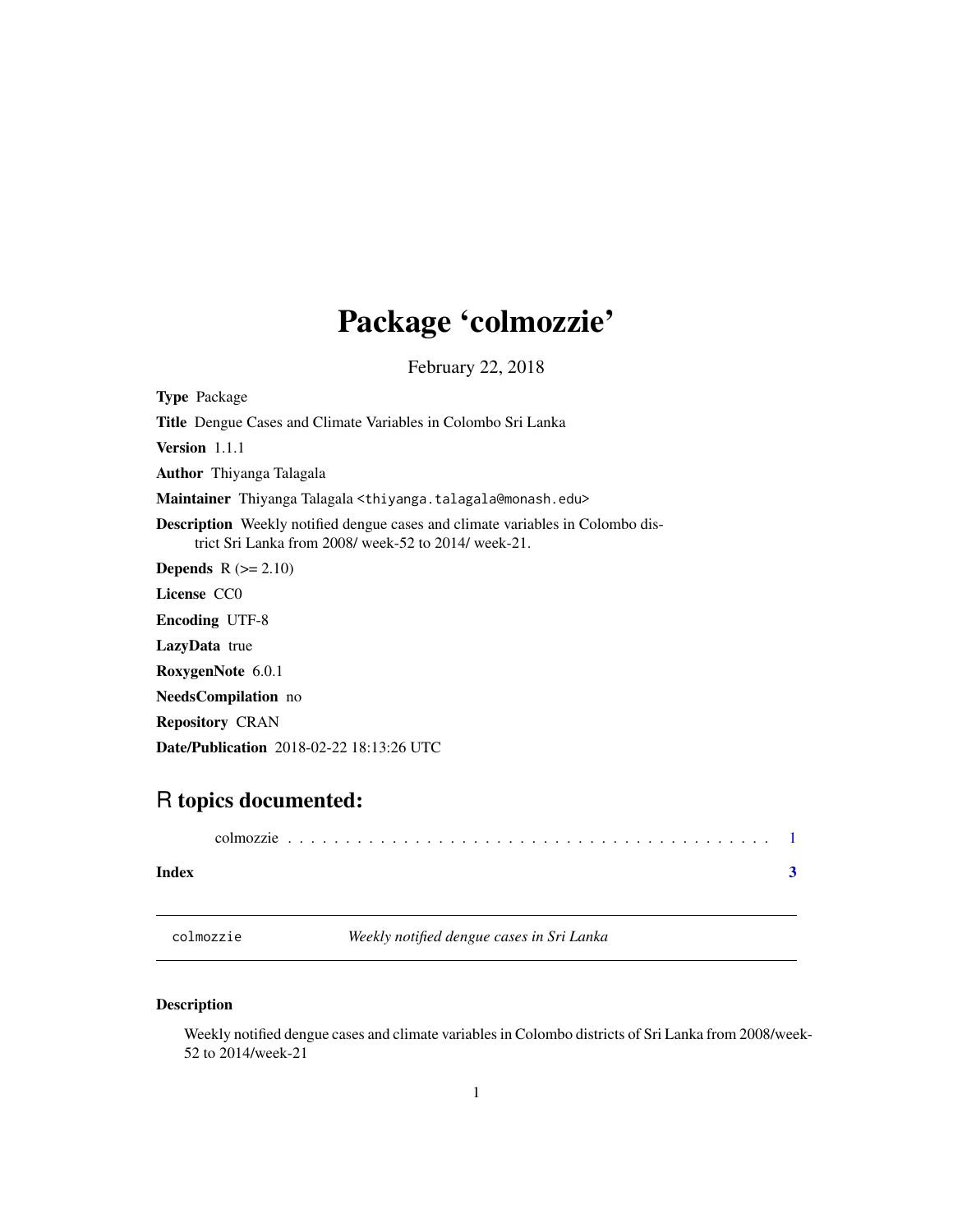#### Usage

colmozzie

#### Format

A data frame with 279 rows and 12 variables

Cases Total number of notified dengue cases

Year Year

Week Week number to locate the week within a year

TEM average temperature of the week(Celcius)

TMAX maximum temperature of the week (Celcius)

Tm minimum temperature of the week (Celcius)

SLP Sea level pressure

**H** Relative humidity  $(\%)$ 

PP Precipitation amount (mm)

VV Mean visibility (km)

V Mean wind speed (km/h)

VM Maximum sustained wind speed (Km/h)

#### Source

weekly epidemiological reports published by the Epidemiological Unit, Ministry of Health, Sri Lanka

#### Examples

```
data(colmozzie)
head(colmozzie)
summary(colmozzie)
```